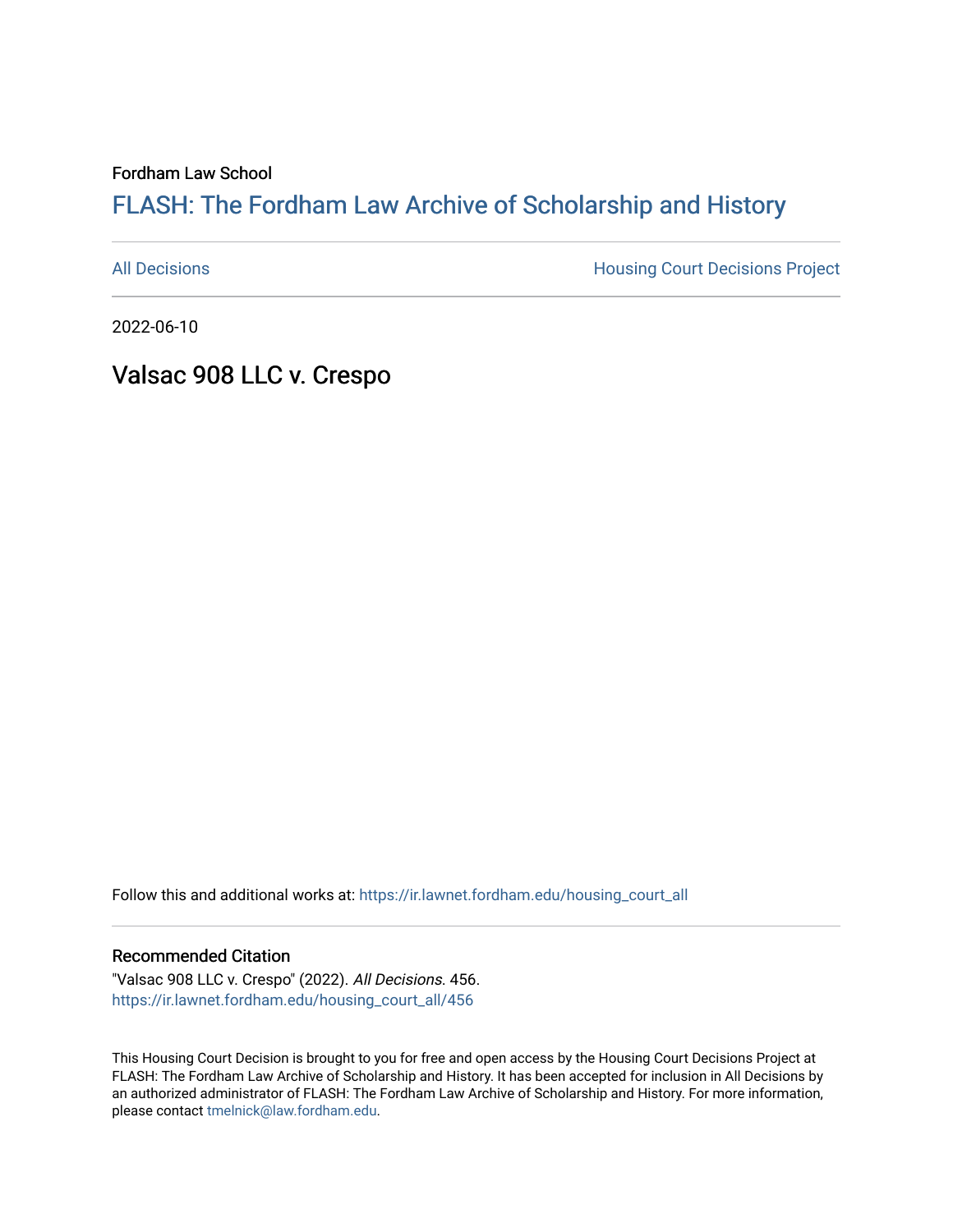[\*1]

Valsac 908 LLC v Crespo 2022 NY Slip Op 50484(U) Decided on June 10, 2022 Civil Court Of The City Of New York, New York County Bacdayan, J. Published by New York State Law Reporting Bureau pursuant to Judiciary Law § 431. This opinion is uncorrected and will not be published in the printed Official Reports.

Decided on June 10, 2022

Civil Court of the City of New York, New York County

## Valsac 908 LLC, Petitioner,

against

Santiago Crespo, Respondent, John Doe, Jane Doe, Respondents-undertenants.

Index No. 307057/2021

Law Office of Allison M. Furman, PC (Allison M. Furman, Esq.), for the petitioner

New York Legal Assistance Group (Anthony Howden, Esq.), for respondent, Santiago Crespo

Karen May Bacdayan, J.

Recitation, as required by CPLR 2219 (a) of the papers considered in review of this motion by NYSCEF Doc No:

## Papers **NYCEF** Doc No.

Notice of motion, affirmation in support 16, 17 Affirmation in opposition to motion and exhibits thereto 18, 20, 21  $\overline{11}$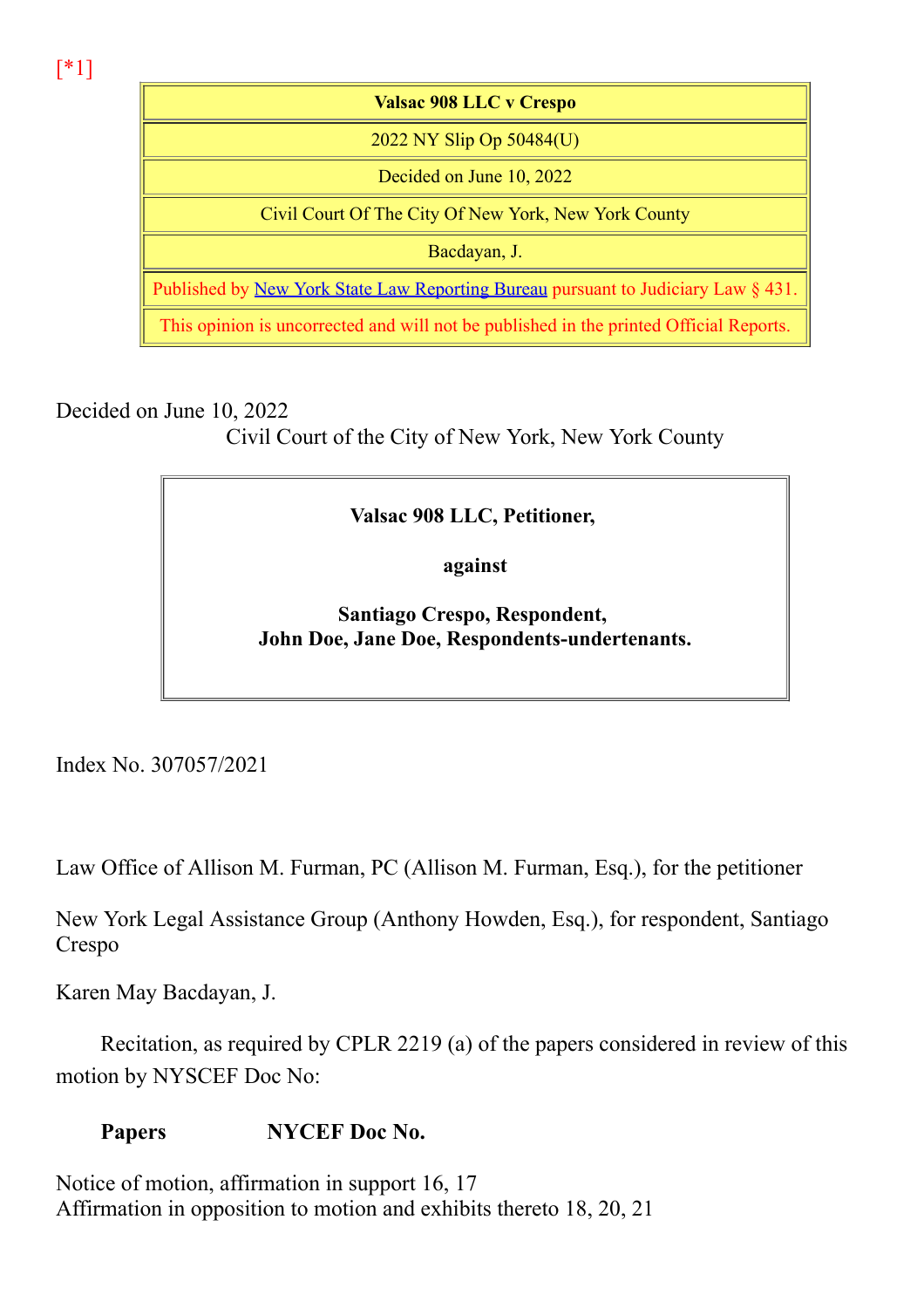After oral argument and on the foregoing cited papers, the decision and order of the court is as follows:

## BACKGROUND, PROCEDURAL HISTORY AND FACTS

This is a holdover proceeding commenced by Valsac 908 LLC ("petitioner") against Santiago Crespo ("respondent"), and John Doe and Jane Doe, respondent-undertenants. John and Jane Doe have not appeared in this proceeding. Respondent has appeared by an attorney.

Undisputed is that respondent was the superintendent of the subject premises who came into possession of the subject apartment as an incident to his employment by petitioner in 2017. (NYSCEF Doc. No 1, petition ¶2; NYSCEF Doc No. 19, Crespo affidavit ¶ 3.) His employment as superintendent was terminated in October 2021. (Id. ¶ 5; NYSCEF Doc. No 17, petitioner's attorney's affirmation ¶ 3.) Respondent states that he "was wrongfully terminated" from his job.  $\lceil *2 \rceil$ (NYSCEF Doc No 19, Crespo affidavit  $\P$  5.)

After the proceeding was commenced, Respondents filed a "hardship declaration" pursuant to the COVID Emergency Eviction and Foreclosure Prevention Act ("CEEFPA") which had the effect of automatically staying the proceeding pending a determination of eligibility. (L 2021, c 56, part BB, subpart A,  $\S$  8, as amended by L 2021, c 417, part A,  $\S$  4; Admin Order of Chief Admin Judge of Cts AO/34/22]. On August 1, 2021, CEEFPA was enjoined by the United States Supreme as violative of landlords' due process rights. (Chrysafis v Marks, 594 US &mdash, 141 S Ct 2482 [2021] [" $\ldots$  no man can be a judge in his own case . . ."].) CEEFPA was modified three weeks later to address the Supreme Court's concerns by including a mechanism through which a landlord could challenge the automatic stay prompted by the filing of a hardship declaration. (L 2021, c 417, part C, subpart A.) The hardship declaration stay provisions expired January 15, 2022.

On April 7, 2022, the same day that petitioner moved to have this proceeding restored to the court's calendar as the stay occasioned by the filing of the hardship declaration had expired, Respondents filed an Emergency Rental Assistance Program ("ERAP") application. (NYSCEF Doc No. 14.) Like submission of a hardship declaration, submission of an application for ERAP, has the effect of staying "all proceedings pending a determination of eligibility." Thus, this proceeding was administratively stayed once the court was notified of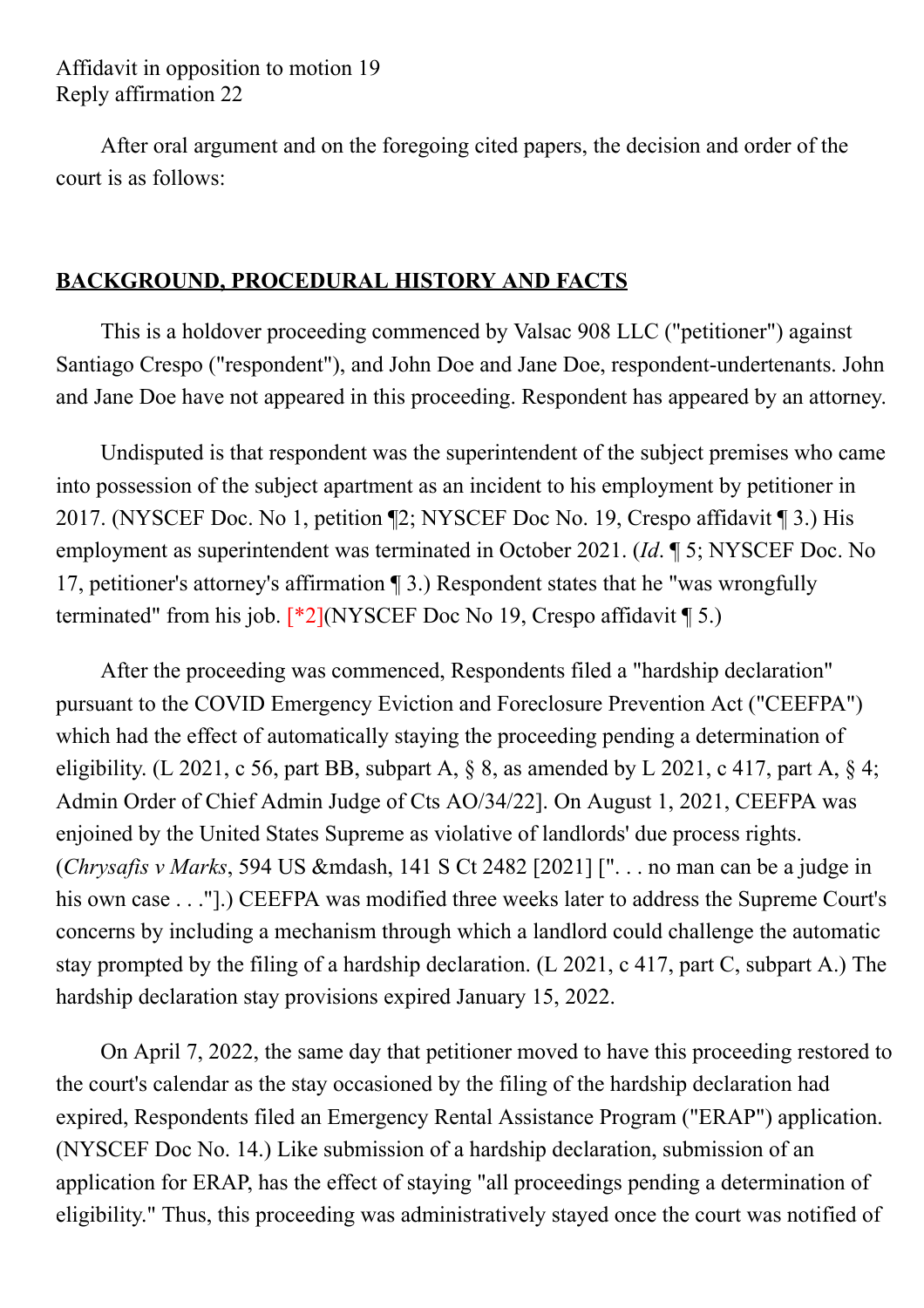the application. (L 2021, c 56, part BB, subpart A,  $\S$  8, as amended by L 2021, c 417, part A, § 4; Admin Order of Chief Admin Judge of Cts AO/34/22.)

Petitioner has moved to vacate the ERAP stay as "[b]y virtue of his position as superintendent, Respondent is not a tenant or occupant of the [a]partment obligated to pay rent. Thus, [r]espondent does not meet the eligibility requirements of the ERAP statute." (NYSCEF Doc No. 17, petitioner's attorney's affirmation ¶ 26.)

Respondent opposes petitioner's motion on that basis that the ERAP stay provisions apply to this proceeding as the plain language of the statute is explicit and does not distinguish between holdover and nonpayment proceedings. (NYSCEF Doc No. 18, respondent's attorney's affirmation  $\P\P$  16-17.) Moreover, respondent argues, eligibility determinations for ERAP are in the sole discretion of the commissioner of the Office of Temporary and Disability Assistance ("OTDA"). (Id.) Finally, respondent argues that there is only one exception when a holdover is permitted to proceed in the normal course after an ERAP application is filed, and that is where the tenant is engaging in ongoing nuisance behavior. (Id.)

### **DISCUSSION**

At the outset, this court holds that it has the authority to consider whether or not to vacate an ERAP stay. (See e.g. Laporte v Garcia, 2022 NY Slip Op 22126, \*1 [Civ Ct, Bronx County 2022], citing 2986 Briggs LLC v Evans, 2022 NY Slip Op. 50215 [U] [Civ Ct, Bronx County 2022].) Indeed, to find otherwise would raise constitutional issues analogous to those at issue in Chyrsafis v Marks. In Chrysafis, CEEFPA was enjoined because it did not allow a landlord to challenge a tenant's self-certified experience of a hardship which resulted in the stay. The L 2021, ch 417 allowed for a hearing before the court to determine whether the tenant was, in fact, suffering from a hardship, thereby warranting a continued stay. Similarly, in the context of ERAP, the tenant "self-attest[s]" to eligibility for ERAP funding. (L 2021, c 56, part BB, subpart A, § 6 [6].) Thus, when a landlord challenges the automatic ERAP stay, the court must determine whether the tenant has made a showing that it is so entitled, or risk infringing on petitioner's due process rights.

To be eligible for ERAP funds an applicant must be "a tenant or occupant obligated to pay rent." (L 2021, c 56, part BB, subpart A, § 5 [1] [a] [i].) Definitions in the original ERAP statute, relevant here, remained unchanged when the statute was amended by L 2021, ch 417. "Occupant" has the same meaning as under Real Property Law (RPL) Section 235-f. (L 2021,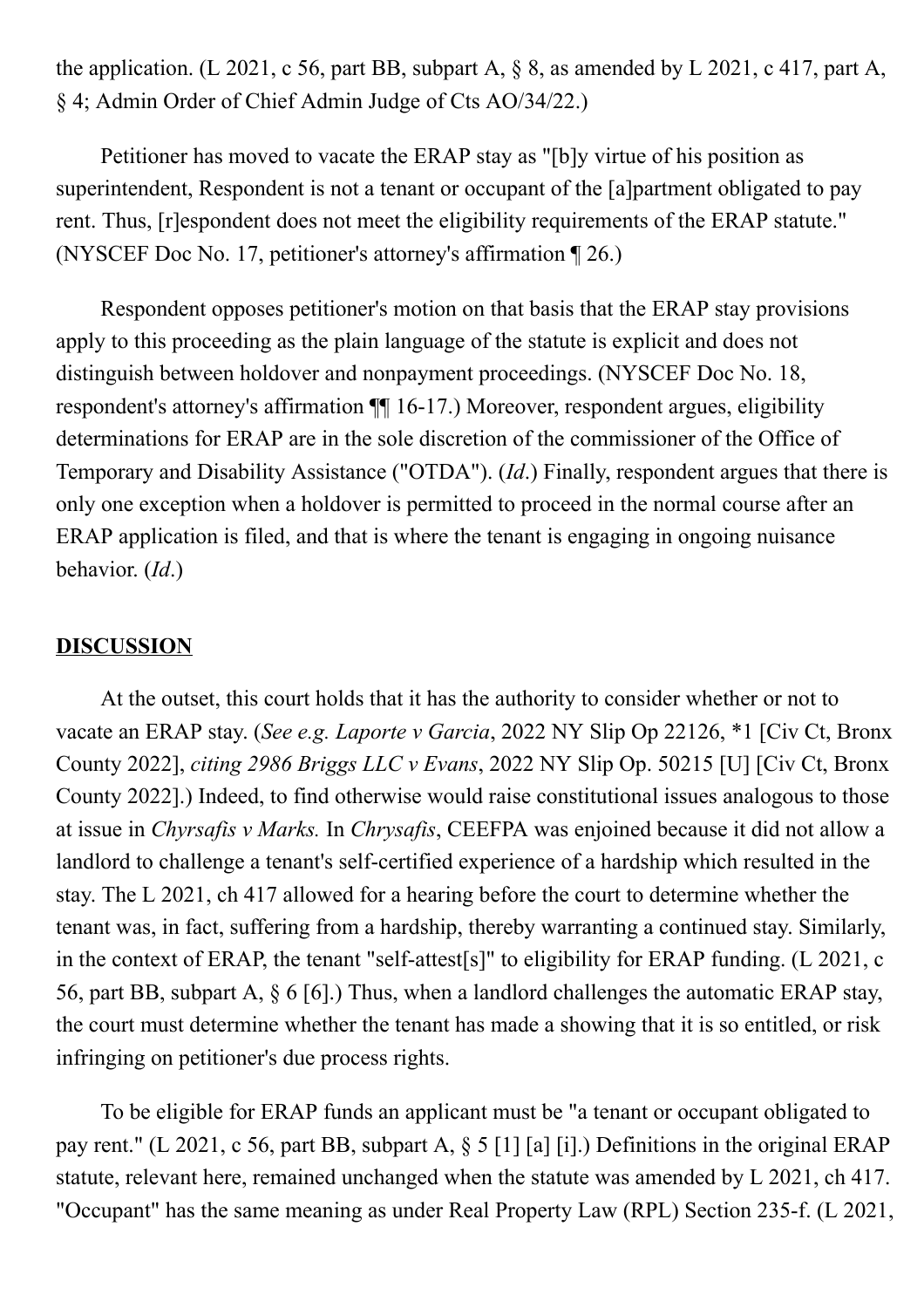c 56, part BB, subpart A,  $\S 2$  [7].) RPL 235-f defines "occupant" as "a person, other than a tenant or a member of a tenant's immediate family, occupying a premises with the consent of the tenant or tenants." "Rent" is as defined under Real Property Actions and Proceedings Law (RPAPL) Section 702. (L 2021, c 56, part BB, subpart A, § 2 [9].) RPAPL 702 defines "rent" as "the monthly or weekly amount charged in consideration for the use and occupation of a dwelling pursuant to a written or oral rental agreement."

While the language of the statute provides for an automatic stay in both holdover and nonpayment proceedings, many courts have found that the statute does not apply to licensees as to do so would lead to an absurd result. (2986 Briggs LLC v Evans, 2022 NY Slip Op 50215 [U] [Civ Ct, Bronx County 2022]; Papadrea-Zavaglia v Arroyave, 2022 NY Slip Op 22109 [Civ Ct, Kings County 2022]; Silverstein v Huebner, et al.,Civ Ct, Kings County, March 29, 2022, Stoller, J., index no. 94101/18.) Other courts have held that licensees may benefit from the stay. See e.g. 24 W 55th St LLC v Mackler, NYLJ, Jan 12, 2022 at 17, c 2, 2021 NYLJ LEXIS 1276 (Civ Ct, New York County 2021). 560-566 Hudson LLC v Hillman, NYLJ, Mar 9, 2022 at 17, c 2., 2022 NYLJ LEXI 189 [Civ Ct, Kings County 2022].)

The court is aware of only two decisions regarding a motion to vacate an ERAP stay in the context of a superintendent holdover. Both of those decisions granted the landlord's motion. (Karan Realty Assoc. LLC v Perez, 2022 NY Slip Op 22093 [Civ Ct, Queens County 2022] [motion to lift ERAP stay granted as superintendent is not eligible and therefore it would be futile to maintain the stay]; LSG 365 Bond Street LLC v Christopher Cusumano et al, Civ Ct, Kings County, April 8, 2022, Donoghue, J., index no 311058/21 [superintendent "is not covered by the express language of the statute"].) Respondent does not distinguish these cases. Neither does respondent point the court to any decision where a stay was upheld in a holdover proceeding based on a superintendent's termination of employment.

Most recently, this court denied a petitioner's motion to vacate an ERAP stay in the context of an illegal sublet holdover. (*EQR-Hudson Crossing, LLC v Magana*, 2022 NY Slip Op 22178 [Civ Ct, New York County 2022].) That ruling was based on the plain language of the statute which, as set forth above, applies to *tenants* with an obligation to pay *rent* as specifically defined in the statute. The subtenant therein was undisputedly in possession of the subject premises with the "consent of the tenant" pursuant to an agreement to pay "a monthly amount in consideration for the use and occupation of the premises." (L 2021, c 56, part BB, subpart A, § 2 [7], [9].)

Here, the court's ultimate determination is distinct from its recent ruling in EQR-Hudson